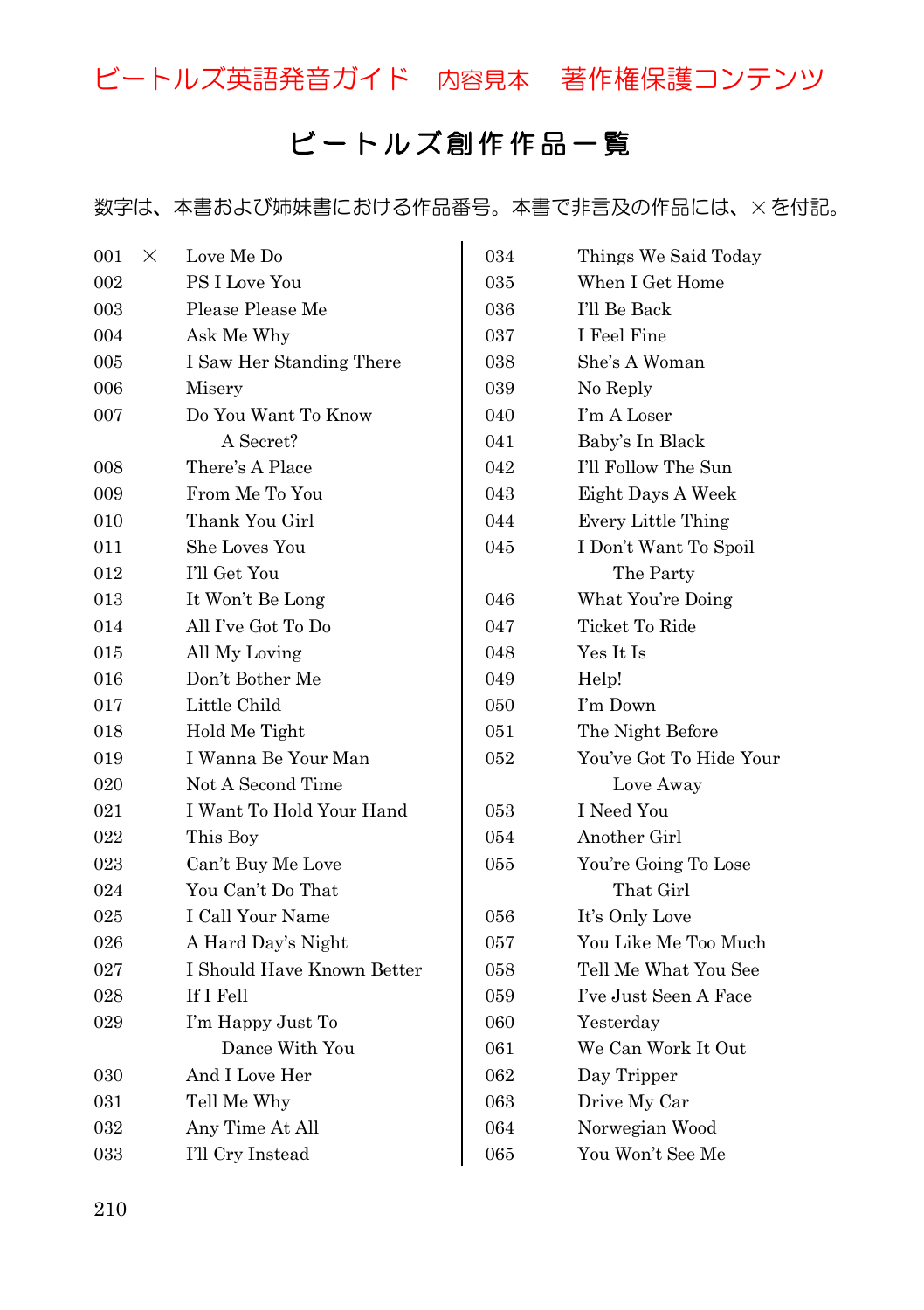| 066 |   | Nowhere Man                      |
|-----|---|----------------------------------|
| 067 |   | Think For Yourself               |
| 068 |   | The Word                         |
| 069 |   | Michelle                         |
| 070 |   | What Goes On?                    |
| 071 |   | Girl                             |
| 072 |   | I'm Looking Through You          |
| 073 |   | In My Life                       |
| 074 |   | Wait                             |
| 075 |   | If I Needed Someone              |
| 076 |   | Run For Your Life                |
| 077 |   | Paperback Writer                 |
| 078 | X | Rain                             |
| 079 |   | Taxman                           |
| 080 |   | Eleanor Rigby                    |
| 081 |   | I'm Only Sleeping                |
| 082 |   | Love You To                      |
| 083 |   | Here There And Everywhere        |
| 084 |   | Yellow Submarine                 |
| 085 |   | She Said She Said                |
| 086 |   | Good Day Sunshine                |
| 087 |   | And Your Bird Can Sing           |
| 088 |   | For No One                       |
| 089 |   | Doctor Robert                    |
| 090 |   | I Want To Tell You               |
| 091 |   | Got To Get You Into My Life      |
| 092 |   | <b>Tomorrow Never Knows</b>      |
| 093 |   | Penny Lane                       |
| 094 |   | <b>Strawberry Fields Forever</b> |
| 095 |   | Sgt. Pepper's Lonely             |
|     |   | Hearts Club Band                 |
| 096 |   | With A Little Help               |
|     |   | From My Friends                  |
| 097 |   | Lucy In The Sky                  |
|     |   | With Diamonds                    |

| 098      |                 | Getting Better              |  |
|----------|-----------------|-----------------------------|--|
| 099      |                 | Fixing A Hole               |  |
| 100      |                 | She's Leaving Home          |  |
| 101      |                 | Being For The Benefit       |  |
|          |                 | Of Mr. Kite                 |  |
| 102      |                 | Within You Without You      |  |
| 103      |                 | When I'm Sixty-Four         |  |
| 104      |                 | Lovely Rita                 |  |
| 105      |                 | Good Morning, Good Morning  |  |
| $^{106}$ |                 | Sgt. Pepper's Lonely Hearts |  |
|          |                 | Club Band (Reprise)         |  |
| 107      |                 | A Day In The Life           |  |
| 108      |                 | All You Need Is Love        |  |
| 109      |                 | Baby, You're A Rich Man     |  |
| 110      |                 | Hello, Goodbye              |  |
| 111      | I Am The Walrus |                             |  |
| 112      |                 | Magical Mystery Tour        |  |
| 113      |                 | The Fool On The Hill        |  |
| 114      | $\times$        | Flying                      |  |
| 115      |                 | Blue Jay Way                |  |
| 116      |                 | Your Mother Should Know     |  |
| 117      |                 | Lady Madonna                |  |
| 118      |                 | The Inner Light             |  |
| 119      |                 | Only A Northern Song        |  |
| 120      |                 | All Together Now            |  |
| 121      |                 | Hey Bulldog                 |  |
| 122      |                 | It's All Too Much           |  |
| 123      |                 | Hey Jude                    |  |
| 124      |                 | Revolution                  |  |
| 125      |                 | Back In The USSR            |  |
| 126      |                 | Dear Prudence               |  |
| 127      |                 | Glass Onion                 |  |
| 128      |                 | Ob-La-Di, Ob-La-Da          |  |
| 129      | ×               | Wild Honey Pie              |  |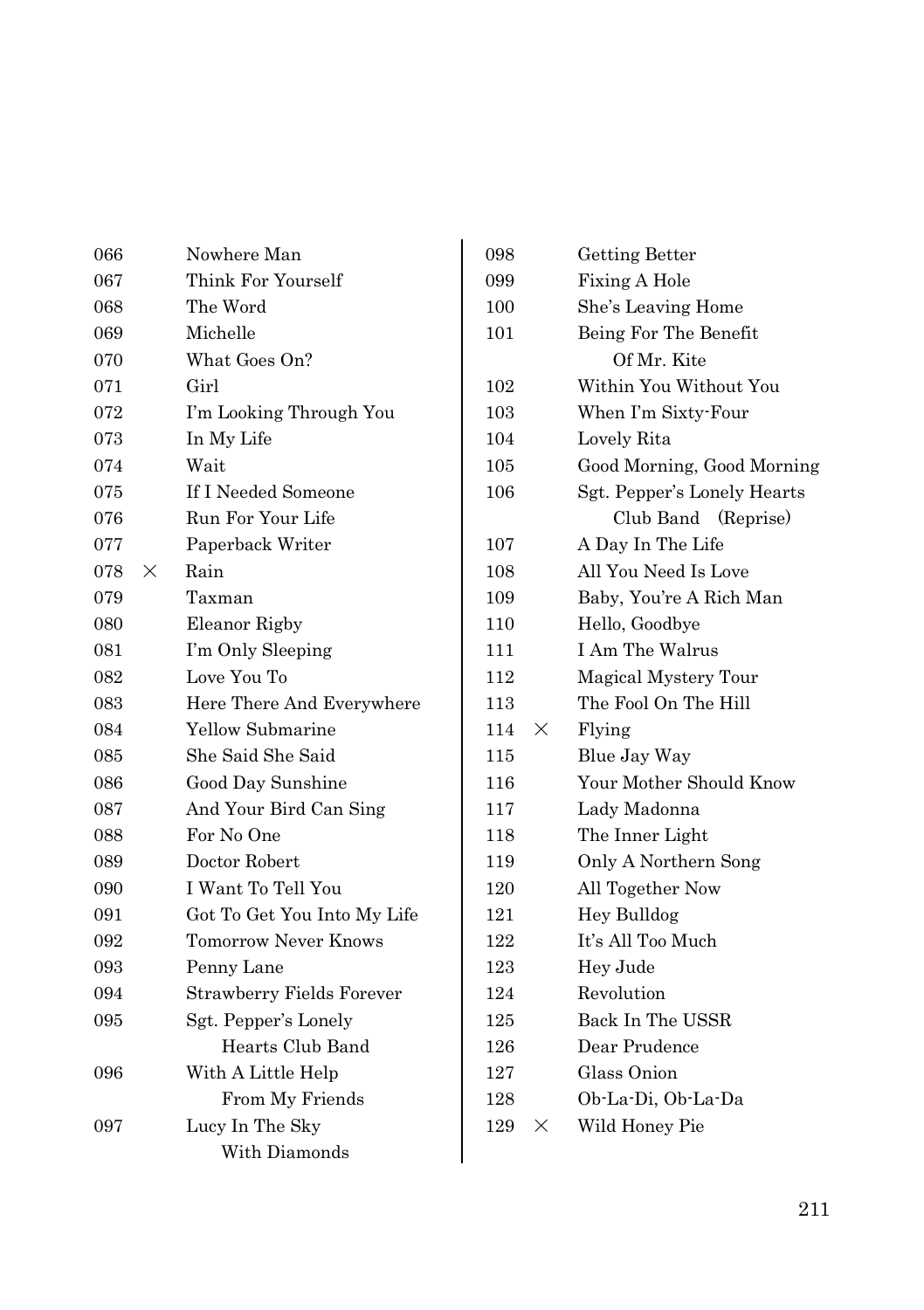## ビートルズ英語発音ガイド 内容見本 著作権保護コンテンツ

| 130 | The Continuing Story |                           |
|-----|----------------------|---------------------------|
|     |                      | Of Bungalow Bill          |
| 131 |                      | While My Guitar           |
|     |                      | Gently Weeps              |
| 132 |                      | Happiness Is A Warm Gun   |
| 133 |                      | Martha My Dear            |
| 134 |                      | I'm So Tired              |
| 135 |                      | Blackbird                 |
| 136 |                      | Piggies                   |
| 137 |                      | Rocky Raccoon             |
| 138 |                      | Don't Pass Me By          |
| 139 |                      | Why Don't We Do It        |
|     |                      | In The Road?              |
| 140 |                      | I Will                    |
| 141 |                      | Julia                     |
| 142 |                      | Birthday                  |
| 143 |                      | Yer Blues                 |
| 144 |                      | Mother Nature's Son       |
| 145 |                      | Everybody's Got Something |
|     |                      | To Hide Except Me         |
|     |                      | And My Monkey             |
| 146 |                      | Sexy Sadie                |
| 147 |                      | Helter Skelter            |
| 148 |                      | Long, Long, Long          |
| 149 |                      | Revolution 1              |
| 150 |                      | Honey Pie                 |
| 151 |                      | Savoy Truffle             |
| 152 |                      | Cry Baby Cry              |
| 153 | ×                    | Revolution 9              |
| 154 |                      | Good Night                |
| 155 |                      | Get Back                  |
| 156 |                      | Don't Let Me Down         |
| 157 |                      | Let It Be                 |
| 158 | ×                    | You Know My Name          |
|     |                      | (Look Up The Number)      |
| 159 |                      | Two Of Us                 |
| 160 |                      | Dig A Pony                |
| 161 |                      | Across The Universe       |
| 162 | $\times$             | I Me Mine                 |

| 163      |          | Dig It                      |  |  |
|----------|----------|-----------------------------|--|--|
| 164      |          | I've Got A Feeling          |  |  |
| 165      |          | One After 909               |  |  |
| $166\,$  | X        | The Long And Winding Road   |  |  |
| $^{167}$ |          | For You Blue                |  |  |
| 168      |          | The Ballad Of John And Yoko |  |  |
| 169      |          | Old Brown Shoe              |  |  |
| 170      |          | Come Together               |  |  |
| 171      |          | Something                   |  |  |
| 172      |          | Maxwell's Silver Hammer     |  |  |
| 173      |          | Oh! Darling                 |  |  |
| 174      |          | Octopus's Garden            |  |  |
| 175      |          | I Want You (She's So Heavy) |  |  |
| 176      |          | Here Comes The Sun          |  |  |
| 177      |          | Because                     |  |  |
| 178      |          | You Never Give Me           |  |  |
|          |          | Your Money                  |  |  |
| 179      | ×        | Sun King                    |  |  |
| 180      |          | Mean Mr. Mustard            |  |  |
| 181      |          | Polythene Pam               |  |  |
| 182      |          | She Came In Through         |  |  |
|          |          | The Bathroom Window         |  |  |
| 183      |          | Golden Slumbers             |  |  |
| 184      | $\times$ | Carry That Weight           |  |  |
| 185      |          | The End                     |  |  |
| 186      |          | Her Majesty                 |  |  |
| 187      |          | Free As A Bird              |  |  |
| 188      |          | Real Love                   |  |  |
| A01      |          | In Spite Of All The Danger  |  |  |
| A02      |          | You'll Be Mine              |  |  |
| A03      | X        | Cayenne                     |  |  |
| A04      | $\times$ | Cry For A Shadow            |  |  |
| A05      |          | Like Dreamers Do            |  |  |
| A06      |          | Hello Little Girl           |  |  |
| A07      |          | Love Of The Loved           |  |  |
| A08      |          | I'll Be On My Way           |  |  |
| A09      |          | You Know What To Do         |  |  |
| A10      |          | If You've Got Trouble       |  |  |
| A11      |          | That Means A Lot            |  |  |